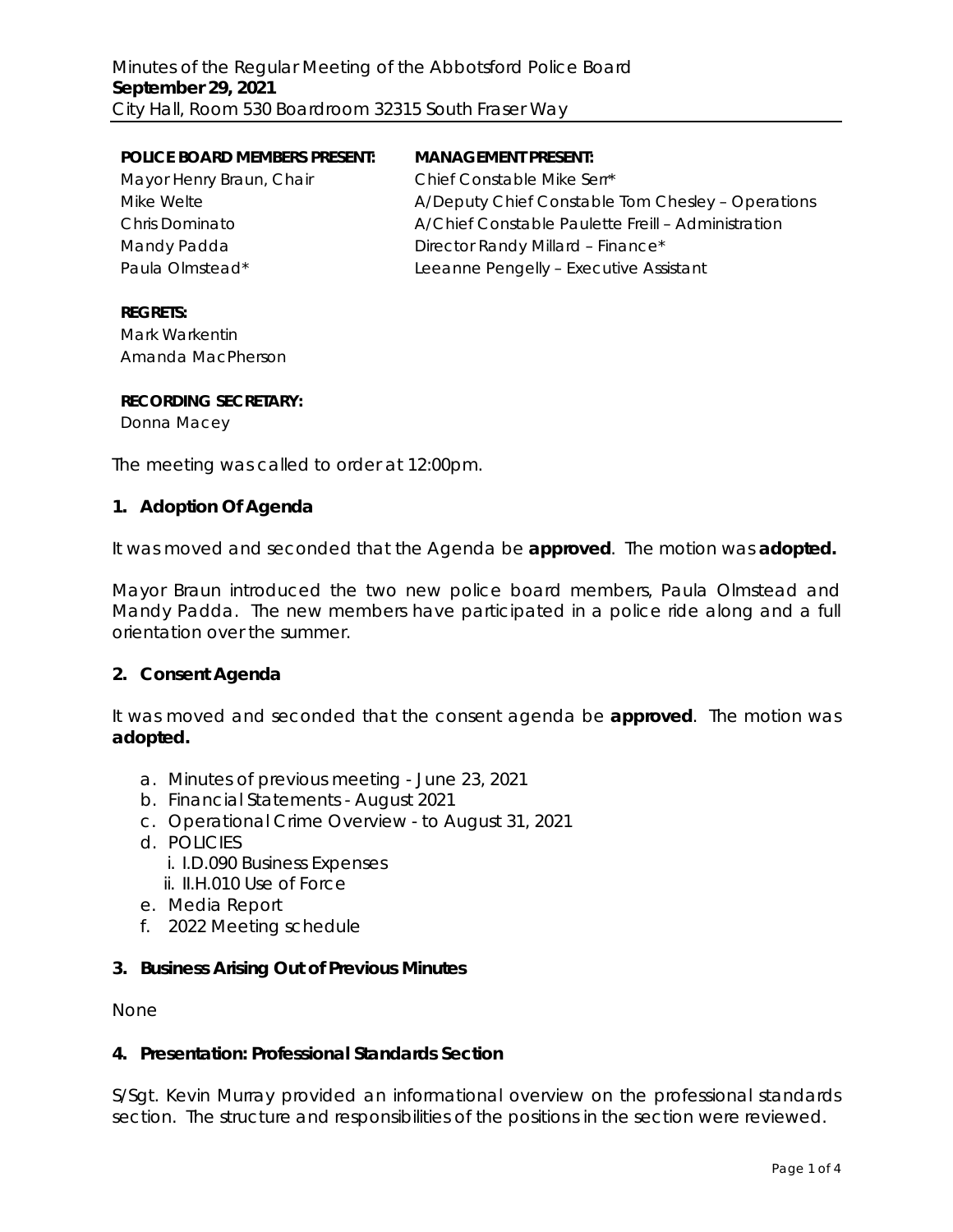The role of the Office of the Police Complaint Commission (OPCC) was explained, highlighting that it promotes accountable policing within our communities and enhances public confidence in law enforcement through impartial, transparent civilian oversight. The OPCC can:

- **•** Order investigations to occur
- **•** Order investigational steps be undertaken
- **Order other bodies to investigate/adjudicate matters.**

The admissibility criteria that the OPCC uses when considering a file are:

- Did it happen in the last twelve months? (there are certain exceptions to this rule)
- Is it frivolous or vexatious?
- The conduct alleged, would, if substantiated, constitute misconduct by the member

When considering admissibility, the OPCC does not consider police evidence. Section 77 of the *Police Act* defines the various "misconduct" that could trigger an investigation. There are many cases in process as the bar is quite low to have a complaint deemed admissible.

The various complaint resolution types were reviewed:

- **Final Investigation Report** 
	- Formal
	- Proceeds to a Discipline Authority for decision making
	- Challengeable result (Review on Record / Public Hearing)
- **Complaint Resolution** 
	- Informal
	- Attempts to heal relationship between community & police
- **Questions and Concern (Q&C)** 
	- Informal
	- The informal processes must be reported to the OPCC for their final determination, which could trigger an investigation.

## **5. Chief's Report**

The Chief and Deputies reported on the following:

- **Community Event hosted by APF and AbbyPD on September 12 at Mill Lake**
	- Rain limited numbers but it was a well attended event with plans to make it a permanent annual event; generously sponsored by local company, Mayne Inc./Longboard.
	- Crime is Toast is cancelled due to COVID.
- **Commendation Ceremony scheduled for October 20th at the MCA**
	- COVID rules apply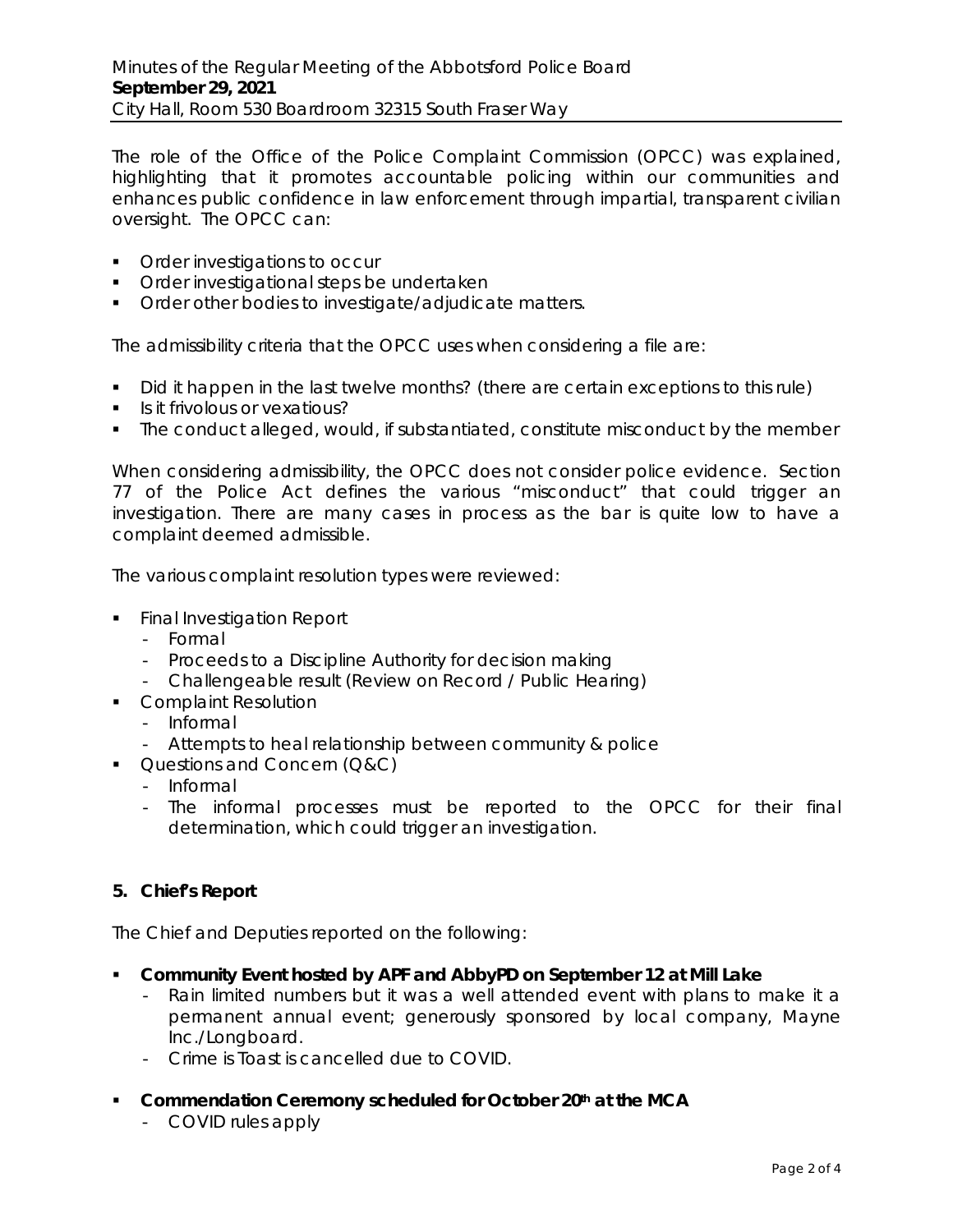- 2 years since our last commendation ceremony and need to recognize the amazing efforts of our people
- **National Day for Truth and Reconciliation September 30**
	- Chief Serr to attend Stó:lō leadership and community members the "Residential School Memorial Totem Pole Raising Ceremonies" in Chilliwack and other senior team members to attend the ceremony in Mission.
- **Naloxone** funding will continue from the provincial government which will allow the department to secure new kits with the current ones close to expiration. A shortage for Naloxone, which is made by Pfizer, is anticipated as the company is not able to fulfill demand. It was noted that BC is on pace for its worse year of OD deaths.

### **6. ARJAA Update**

No update for this meeting.

### **7. BCAPB Update**

No update for this meeting.

#### **8. E-Comm Update**

Mike Welte reported on the September  $23<sup>rd</sup>$ , AGM, noting that new directors were sworn in. Victoria has its first representative on the Board, D/C/Cst. Colin Watson, who is also the President of the BCAMCP. The financial concerns were reviewed.

The motion that "the Boards within the 'Class A' syndicate be engaged to propose a formal rotation of this potion between communities" passed by the New Westminster Police Board on July 20, 2021 and supported by the Port Moody Police Board through its September 13, 2021 meeting was considered and discussed. It was noted that there is a significant learning curve to become familiar with the strategic issues of E-Comm 911 and that an annual rotation would likely not be beneficial to either the 'Class A' syndicate or to the organization. Continuity is important to be able to benefit E-comm strategically and a rotation should take this into consideration to ensure that E-comm and the Class A syndicate are well served.

It was moved and seconded THAT the Boards within the 'Class A' syndicate be engaged to propose a formal rotation of the E-Comm designate that includes a minimum two-year commitment, preference to three-year commitment. The motion was **adopted.**

Mr. Welte noted that, since becoming the designated representative, he reached out to all the Deputy Chief and Admins in each department to introduce himself and solicit any feedback or concerns from their boards. He noted that he has not heard back from any of the departments/boards.